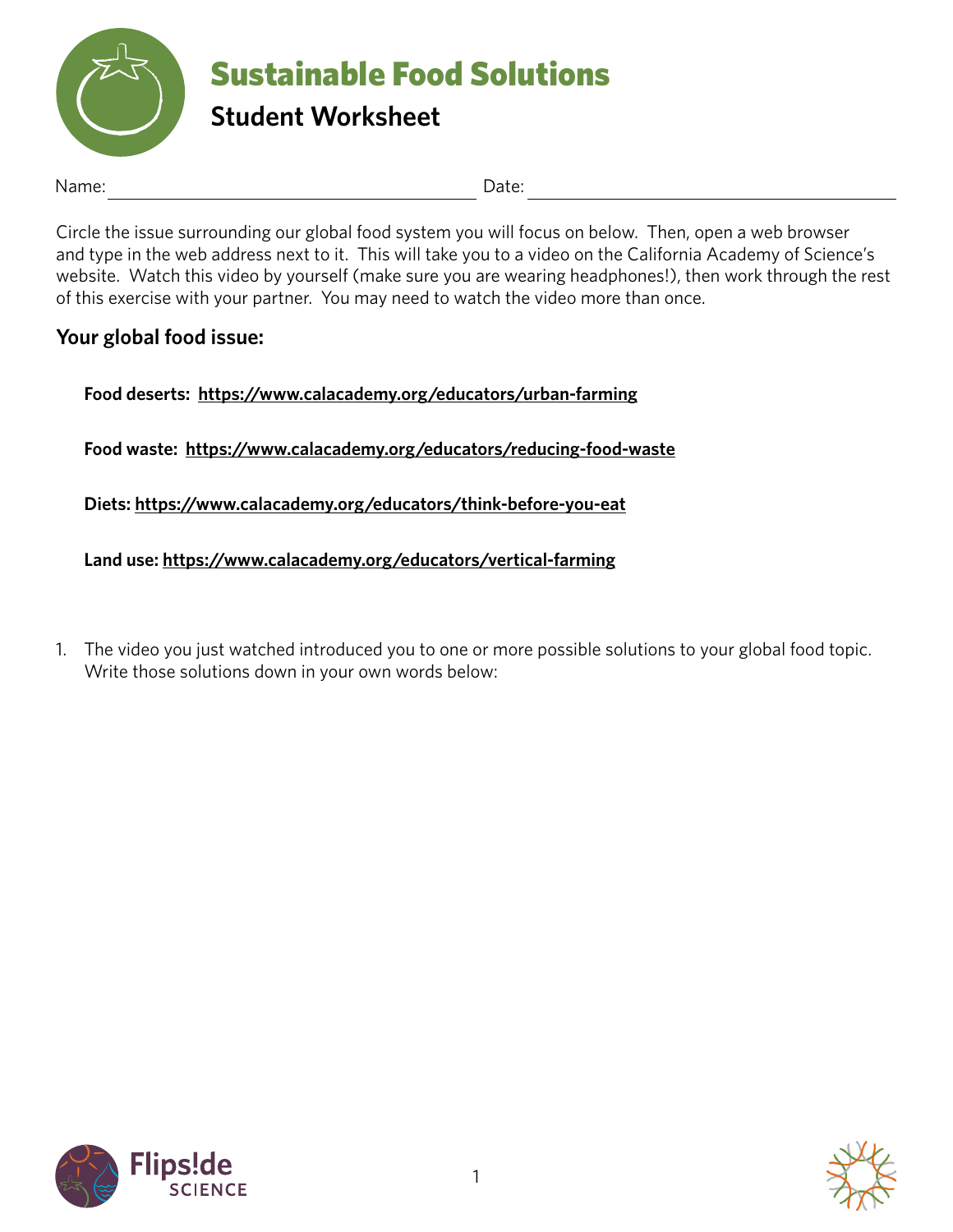

2. The solutions introduced in the video are not necessarily the only solutions to these issues. Can you think of any others? **With your partner,** brainstorm for 1-2 minutes, and try to write down another possible solution below. Don't worry if you feel like your idea isn't a perfect solution. If we already had a perfect solution to this issue, we wouldn't be talking about it now!

3. **What are some of the strengths and weaknesses of the solutions that you have explored today?** Fill in the two tables on the next two pages by brainstorming with your partner some pros and cons for **any two** solutions.

You know an issue is complex when it can be evaluated from many angles. As you list strengths and weaknesses for your solutions, consider implications that are **environmental (how it affects nature and the environment), social (how it affects people, like if it is safe), economic (how expensive is it), and cultural (how it affects or influences people's traditions and behaviors).**

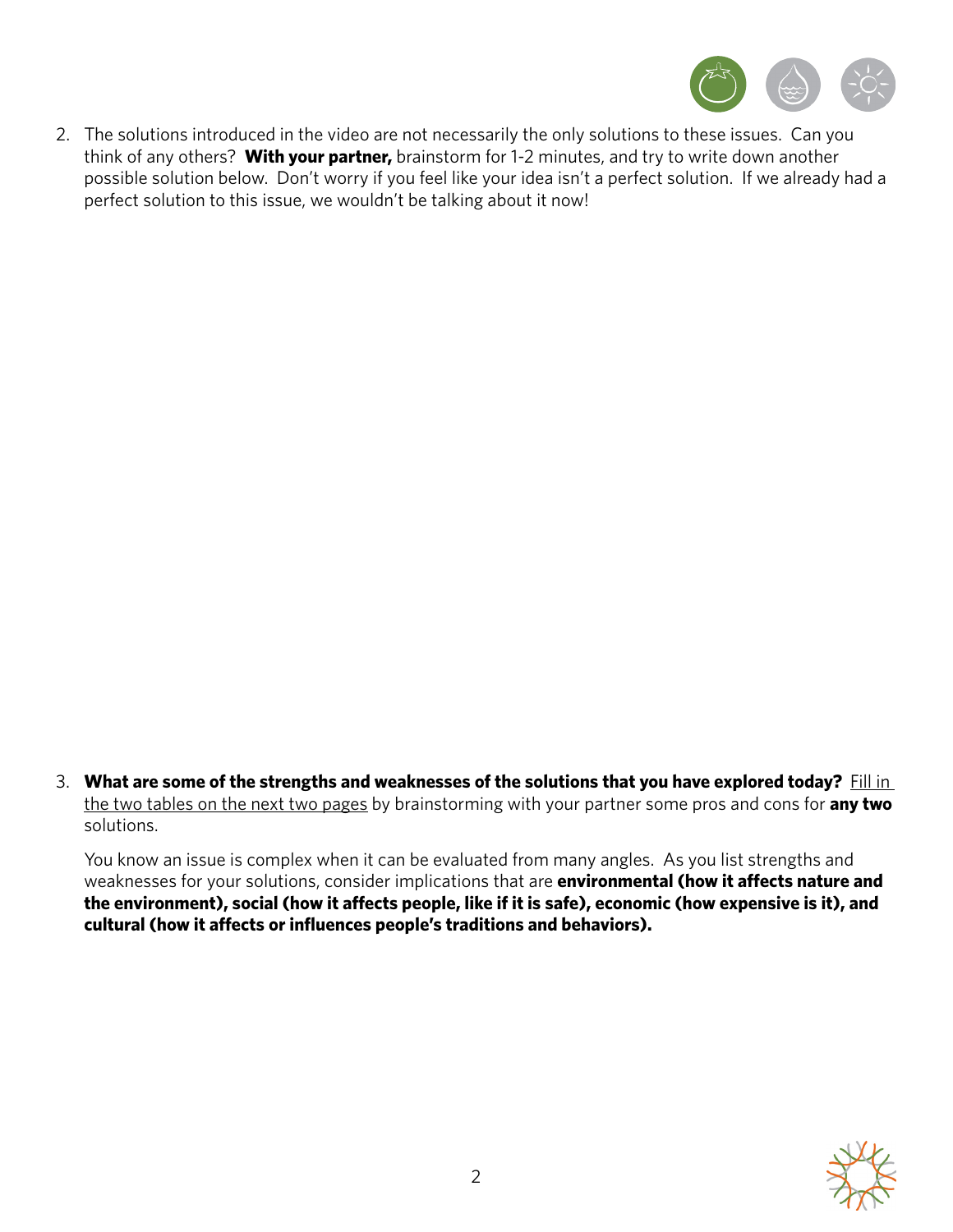| SOLUTION #1                                                                                    | Strengths | Weaknesses |
|------------------------------------------------------------------------------------------------|-----------|------------|
| (does it affect nature or the<br>Environmental:<br>environment?)                               |           |            |
| (does it affect people, like is<br>it safe?)<br>Social:                                        |           |            |
| (does it cost a lot of<br>Economic:<br>money?)                                                 |           |            |
| impact different people's<br>traditions or behaviors?)<br>(does it account for or<br>Cultural: |           |            |

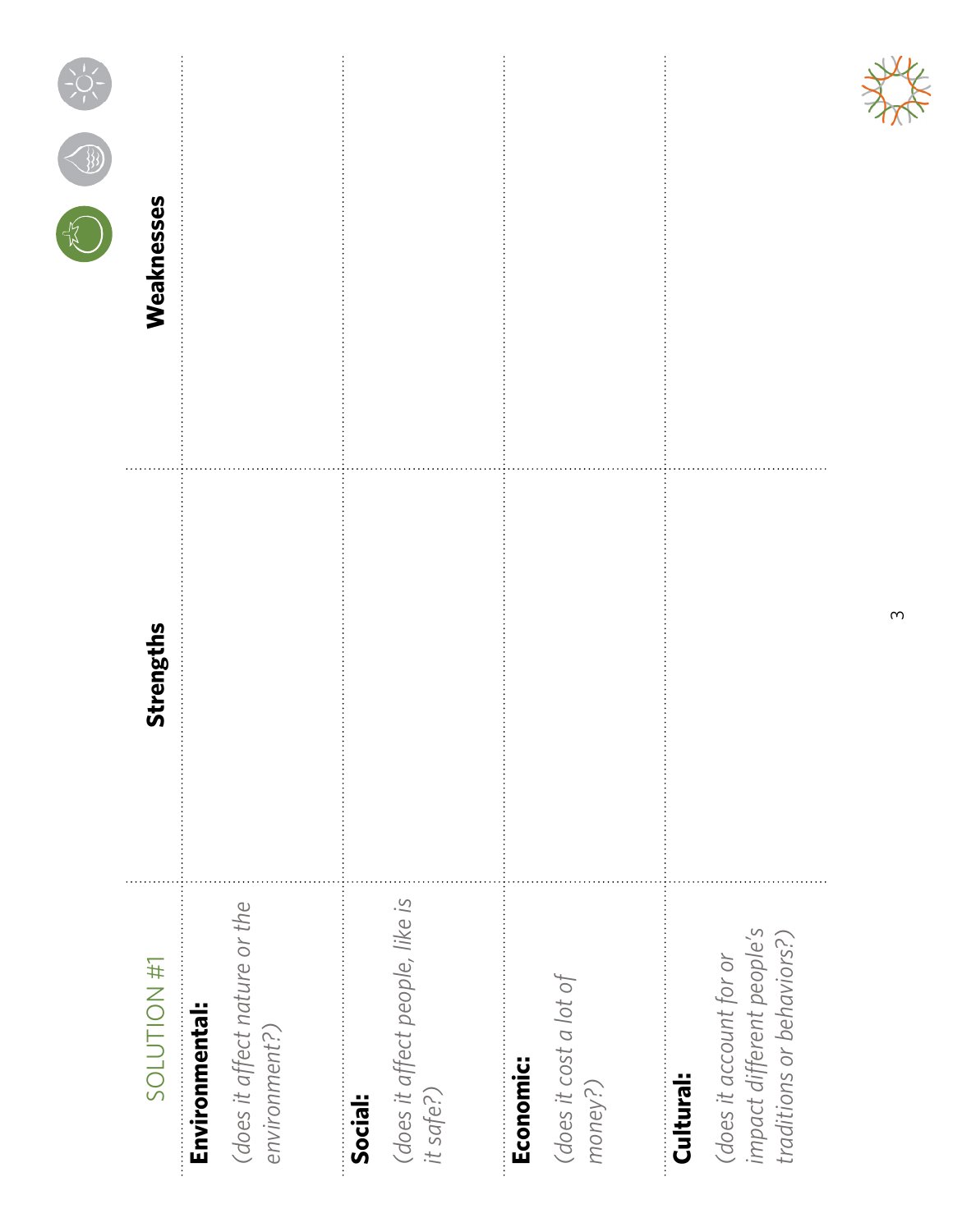| SOLUTION #2                                                                                    | Strengths | Weaknesses |
|------------------------------------------------------------------------------------------------|-----------|------------|
| (does it affect nature or the<br>Environmental:<br>environment?)                               |           |            |
| (does it affect people, like is<br>it safe?)<br>Social:                                        |           |            |
| (does it cost a lot of<br>Economic:<br>money?)                                                 |           |            |
| impact different people's<br>traditions or behaviors?)<br>(does it account for or<br>Cultural: |           |            |